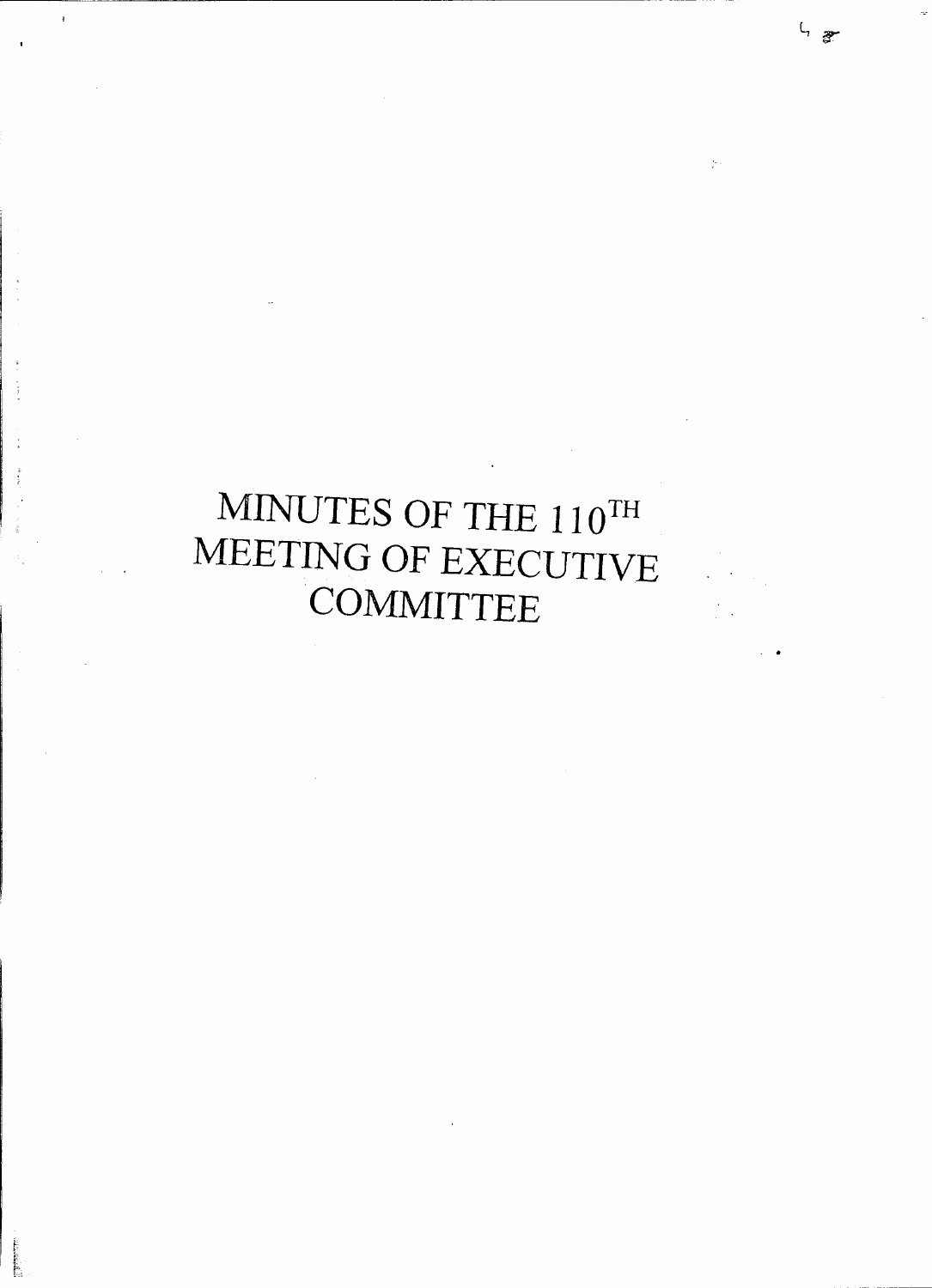#### FEDERAL GOVERNMENT EMPLOYEES HOUSING FOUNDATION 10. MAUVE AREA, G-10/4, ISLAMABAD  $\langle \langle \rangle \rangle$

#### No. 11(4)/2008-HF(A)/110 Mo. 11(4)/2008-HF(A)/110

#### Subject:- MINUTES OF 110<sup>TH</sup> EXECUTIVE COMMITTEE MEETING OF THE FEDERAL GOVERNMENT EMPLOYEES HOUSING FOUNDATION HELD ON 25.02.2010

The 110<sup>th</sup> meetino of the Executive Committee of Federal Governmer Employees Housing Foundation was held on 25'h February, 2010 at 1130 hours in the Committee Room of Federal Government Employees Housing Foundation, Islamabad.

2. The minutes of the said meeting are enclosed for information *I* record.

Encl: As above

- 1. Raja Muhammad Abbas, 2. Mr. Nasar Hayat, Chief Executive / Secretary, and a **Additional Secretary**, M/o Housing & Works, Ministry of Interior, Ministry of Interior, Islamabad.
- 3. Syed Turab Haider Zaidi, 1988 4. Dr. Nadeem Shafiq Malik, Senior Joint Secretary, 1988 4. Einancial Advisor (Works). Islamabad. Islamabad.
- 5. Mr. Fateh-ul-Mulk, 6. Hafiz M. Ziauddin, Director General. 6. Hafiz M. Ziauddin, Islamabad. Islamabad.

:<br>:<br>:

- 7. Syed Tanwir Hussain Bukhari, 8. Mr. Gulzar Hussain Zaidi,<br>19. Member Planning, 8. Member Planning, 8. Member Planning, 8. Member Planning, 8. Member 2016 *Capital* Development Authority, *MIa* Housing & Works, *Islamabad. Islamabad.*
- 9. *Managing Director,* Pakistan Housing Authority, Islamabad.

\ ;

~ (AHMED TAIMQORDASIR Company Secretary *I* Director(Admn) Tele: *051/9106063*

- Islamabad. Islamabad.
- Senior Joint Secretary, Einancial Advisor (Works),<br>
M/o Housing & Works, M/o Housing & Works. Mlo Housing & Works, *MIa* Housing & Works,
- Director General, The Communication of the Unit Secretary (CDA), Pak, PWD, The Cabinet Division Cabinet Division,
	- A/Joint Engineering Advisor,

CC: P.S. to Director General, FGE Housing Foundation, Islamabac.,

 $\frac{\mu(C\mathcal{L})}{\hbar o(E)}$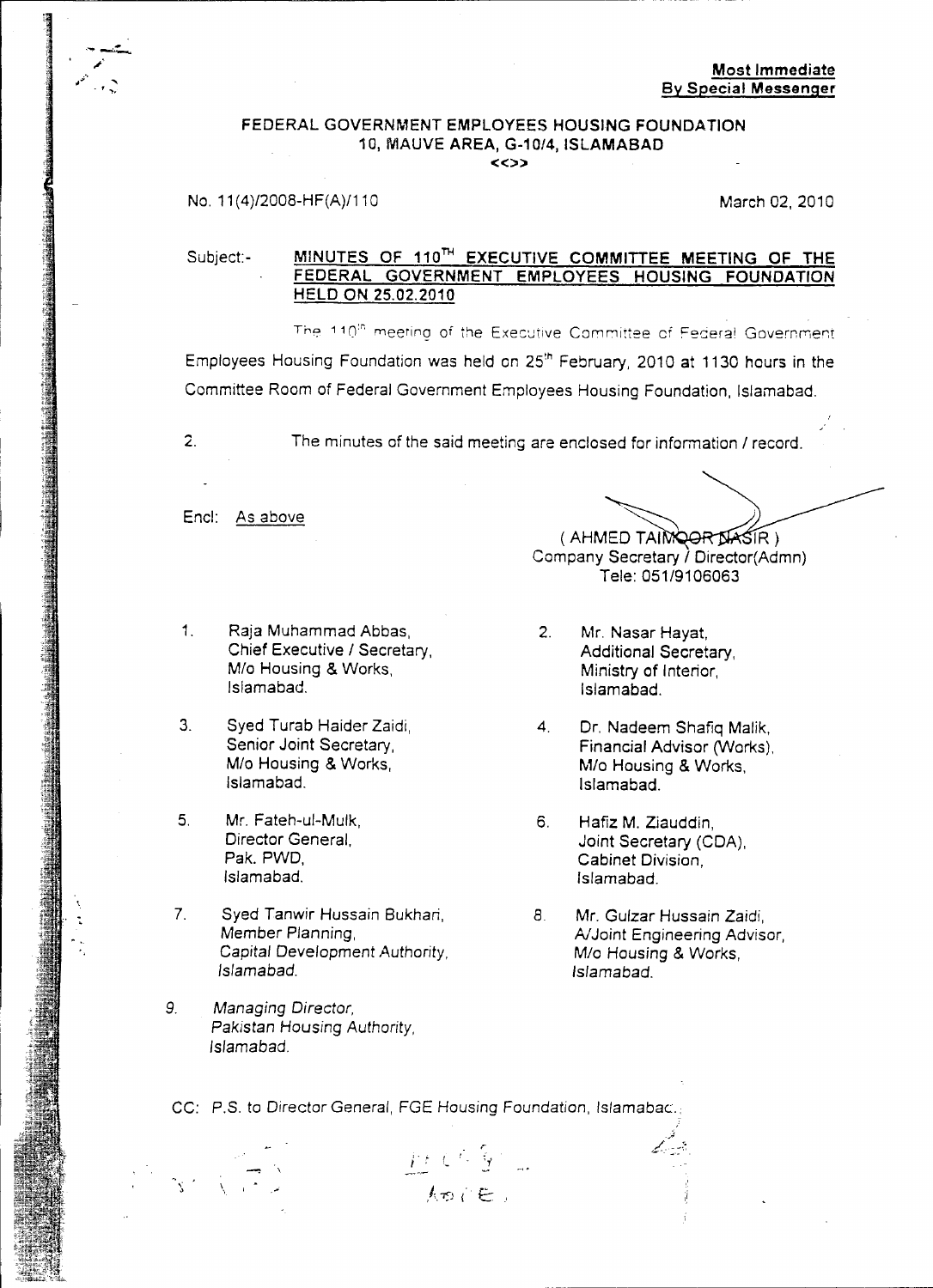#### FEDERAL GOVERNMENT EMPLOYEES HOUSING FOUNDATION 10, MAUVE AREA, G-10/4, ISLAMABAD «»

#### Subject: MINUTES OF 110<sup>TH</sup> MEETING OF THE EXECUTIVE<br>COMMITTEE / BOARD OF DIRECTORS OF FEDERAL OF DIRECTORS OF FEDERAL GOVERNMENT EMPLOYEES HOUSING FOUNDATION HELD ON 25-02-2010.

The 110<sup>th</sup> meeting of the Executive Committee / Board of Directors of FGE Housing was held on 25-02-2010 at 11.00 a.m in the Committee Room of Federal Government Employees Housing Foundation, Islamabad. The meeting was chaired by Raja Muhammad Abbas, Secretary *1* Chief Executive FGE Housing Foundation, Islamabad. The list of participants is annexed.

2. The proceedings of the meeting commenced with the recitation from Holy Quran.

3. The Chief Operating Officer welcomed Raja Muhammad Abbas, as Chief Executive of the Housing Foundation and Mr. Nasar Hayat, Additional Secretary, Ministry of Interior as member of the Executive Committee. The Chief Operating Officer hoped that FGEHF would produce good results under the new leadership.

4. The agenda items discussed in the meeting and decisions taken were as under:-

#### Item No.1: CONFIRMATION OF THE MINUTES OF 109TH EXECUTIVE COMMITTEE *I* BOARD OF DIRECTORS MEETING

5. The minutes of 109<sup>th</sup> meeting of the Board of Director held on 10-12-2009, were placed before the Executive Committee. The Executive Committee unanimously approved / confirmed the minutes of the 109<sup>th</sup> Executive meeting.

#### Item No.2: EXPRESSIONS OF INTEREST FOR JOINT VENTURE **PROJECTS**

expressions of interest received from various firms for Joint Venture Projects with the Housing Foundation. DG presented the salient features of each of the expressions of interest received from various firms for Jointhe Housing Foundation. DG presented the salient fe 6. D.G (HF) presented before the Executive Committee the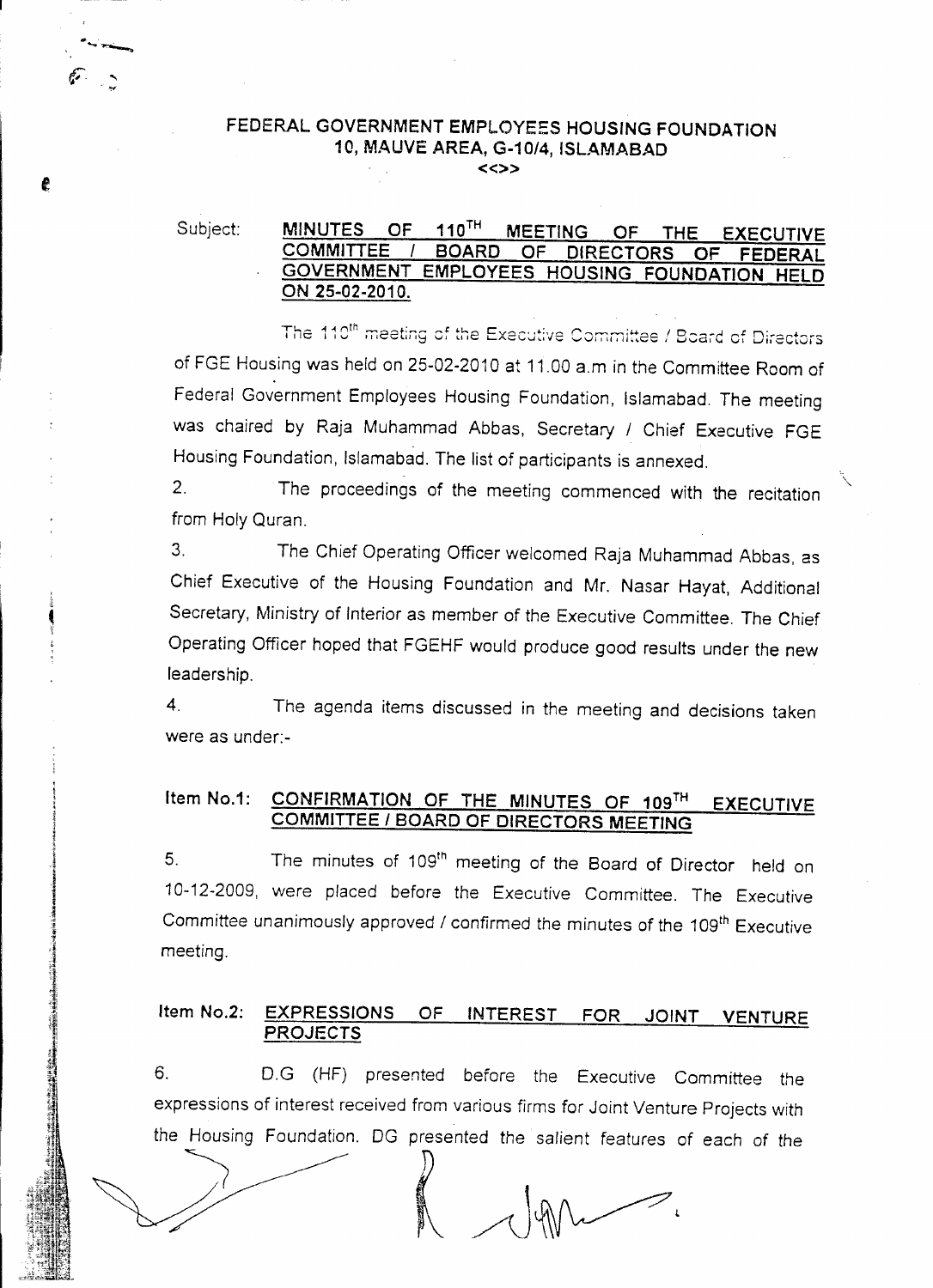proposals. The Chief Executive and Financial Advisor (Works) inquired whether the procedure like advertissment in press, open competition were observed or not as required under PPRA rules for calling such proposals. DG explained that the Housing Foundation has received these proposals from interested land owners for Joint Venture Projects within the Housing Foundation. The proposals received, were evaluated on various parameters and were placed before the Executive Committee. As such these were not called through advertisement in press. The Chief Executive advised that in such an instance, the procedure  $\overline{-}$ adopted by the PHA can serve as guidance. The Joint Secretary, Cabinet also pointed out that the National Assembly Standing Committee has also given clear directions regarding observance of PPRA rules and advertisement for open competition in all such matters. The Executive Committee therefore, decided to proceed as per the PPRA rules and call for expressions of interest for Joint Venture Projects with Housing Foundation through advertisement. All the proposals received should then be evaluated and presented before the Executive Committee.

#### Item NO.3 **WAIVER OF OUTSTANDING DUES IN RIO FLAT ALLOTTED TO SHAHEED SHAFIQ AHMED KHAN. MPA, BALUCHISTAN, (MINISTER FOR EDUCATION)**

7. Director General, HF presented the case of waiver of outstanding dues in respect of Shafiq Ahmed Khan, (Shaheed) regarding his allotment C Type apartment. The request which was received through an application from his brother handed over by the Prime Minister personally to the Minister for Housing & Works. The Joint Secretary, Cabinet pointed out that in such cases summary can only be moved if so invited by the Prime Minister Secretariat. However, the Chief Executive viewed that since the request for consideration is based on the request received through an application of brother of deceased which was handed over by the Prime Minister to the Minister of Housing & Works, the Prime Minister *Secretariat* should be requested to release an amount of Rs.3.5 *million* to the Housing Foundation on account of balance cost of apartment and also to grant exemption for payment of 4% CVT (Rs.O.14miliion) in this case. It was, therefore, decided to submit a summary to Prime Minister.

2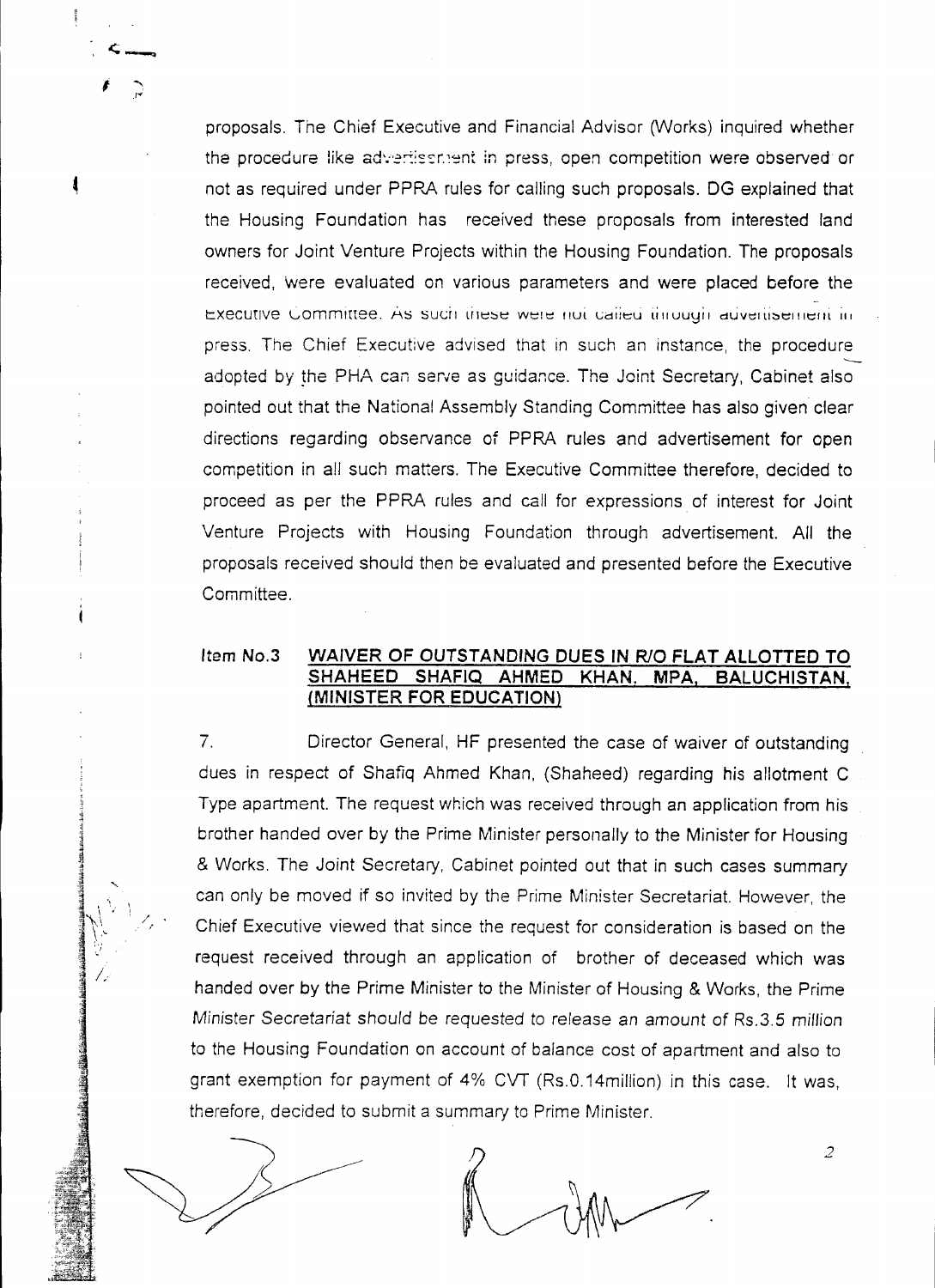#### Item No.4: RECOMMENDATIONS OF THE SUB-COMMITTEE OF HARDSHIP QUOTA  $47.324474$

8. DG (HF) presented before the Executive Committee the minutes of two hardship quota Sub-Committee meetings held on 16-12-2009 and 04-02- 2010, respectively. Financial Advisor (Works) expressed his reservations on the absence of adoption for criteria in the recommendations of meeting of the Hardship Sub-Committee. He also pointed out that the explicit naruship criteri has already been laid down in the brochure of Phase-IV which needs review for consideration of the current requests. The Chief Executive agreed that if a criteria is given for a scheme, then it should be observed and if certain micro-parameters are to be set within the given criteria, refined criteria should be established.

9. The Chief Executive enquired about the cases of the widows recommended by the Hardship Sub-Committee. The Chief Executive was apprised that the Hardship Sub-Committee has recommended around 18 cases of widows for allotment in respective categories subject to availability of plot.

10. It was decided that the cases of widows as recommended by the Hardship Sub-Committee in these two meetings stand approved while other cases should be re-evaluated and prioritized before submission to Executive Committee in next meeting.

11. JEA, M/o Housing & Works referred to his own case and offered that 4 marlas of land may be deducted from the plot offered to him as Member, Executive Committee. He further apprised that a small plot was allotted to him a long time ago under Prime Minister's Special Package. All the members opined that there is no need to reduce the size of present plot in lieu of the earlier benefit. It was, therefore, decided that JEA should deposit the dues/cost of the plot offered to him in the capacity of Member, Executive Committee within the allowed time period.

### Item No.5: ALLOTMENT OF RESIDENTIAL PLOTS TO MEMBERS OF COURTS OF APPEALS, NORTHERN AREAS (GB)

12. DG (HF) presented before Executive Committee that the members of *the* superior judiciary (Supreme Court, Lahore *High* Court *(Rawalpindi Bench),*

..• .J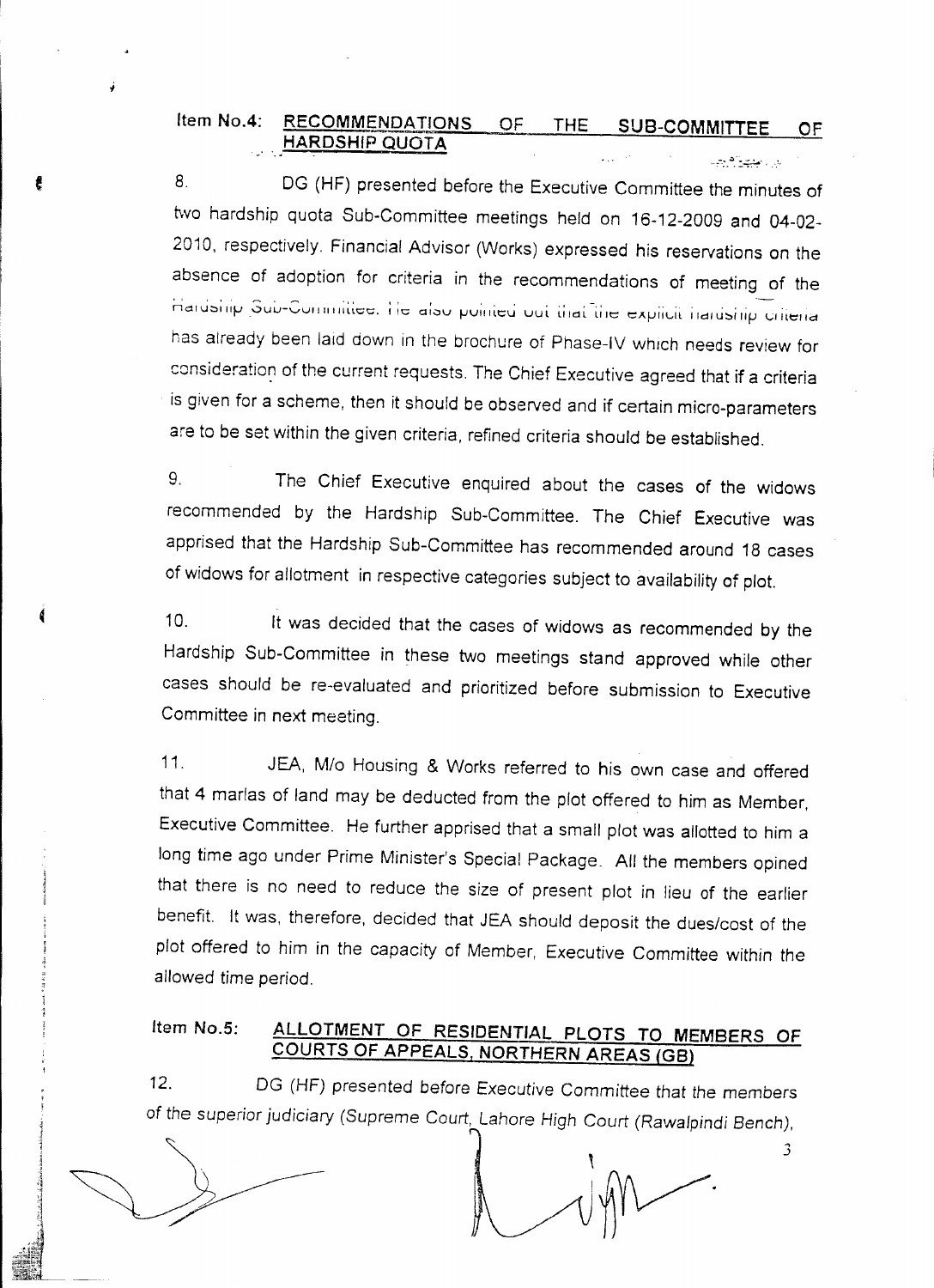Federal Shariat Court) were made eligible in the Phase-IV in 75% quota, while members of other judiciary posted in Islamabad. were considered in the Professional / Constitutional quota. However, the judges of the Court of Appeal, Northern Areas were not eligible in either of the categories. It was therefore, decided by the Executive Committee to consider the members of the Court of Appeal (Northern Areas ) in the Constitutional / Professional quota in the forthcoming schemes of Housing Foundation in accordance with their number.

#### Item No.6: ALLOTMENT OF PLOTS TO WIDOWS

13. DG (HF) presented the case of Ms. Shamim Akhter *Wlo* Masood ul Hassan (late) being allottee of the cat-III Phase-IV. As the Widow had already been issued the allotment of plot, the Executive Committee agreed that once the benefit has been given to the widow, it should not be taken back. Therefore, the allotment may not be cancelled.

#### Item No.7: CASE OF EMPLOYEES OF PAKISTAN RAILWAYS

14. DG (HF) apprised the Executive Committee about the decision of the Supreme Court dated 01-01-2010 regarding the appeals of the employees of Pakistan Railways for consideration of their status at par with other Federal Government Servants in the Phase-IV of the Housing Foundation Scheme. The Chief Executive sought the clarification regarding the date of declaration of the status of Railways employees being that of Sub-ordinate office. The Director (Estate) explained about the notification by the Establishment Division on 15-09- 2009 declaring the Railways employees establishment as the Sub-ordinate office since their Establishment. The Executive Committee decided to refer the matter to the Law Division for advice and clarification.

#### Item No.8: GIFT TRANSFER OF PLOTS / APARTMENT

DG (HF) explained that under the current provisions, the Gift title  $15<sub>1</sub>$ transfer of plots can only be made to Parents, Real children and Spouse. Now the current proposal seeks that real brothers and sisters should also to be considered for gift title transfer through gift deed / declaration .Financial Advisor (Works) and the Joint Secretary (Cabinet) pointed out that "family" has been

 $\overline{4}$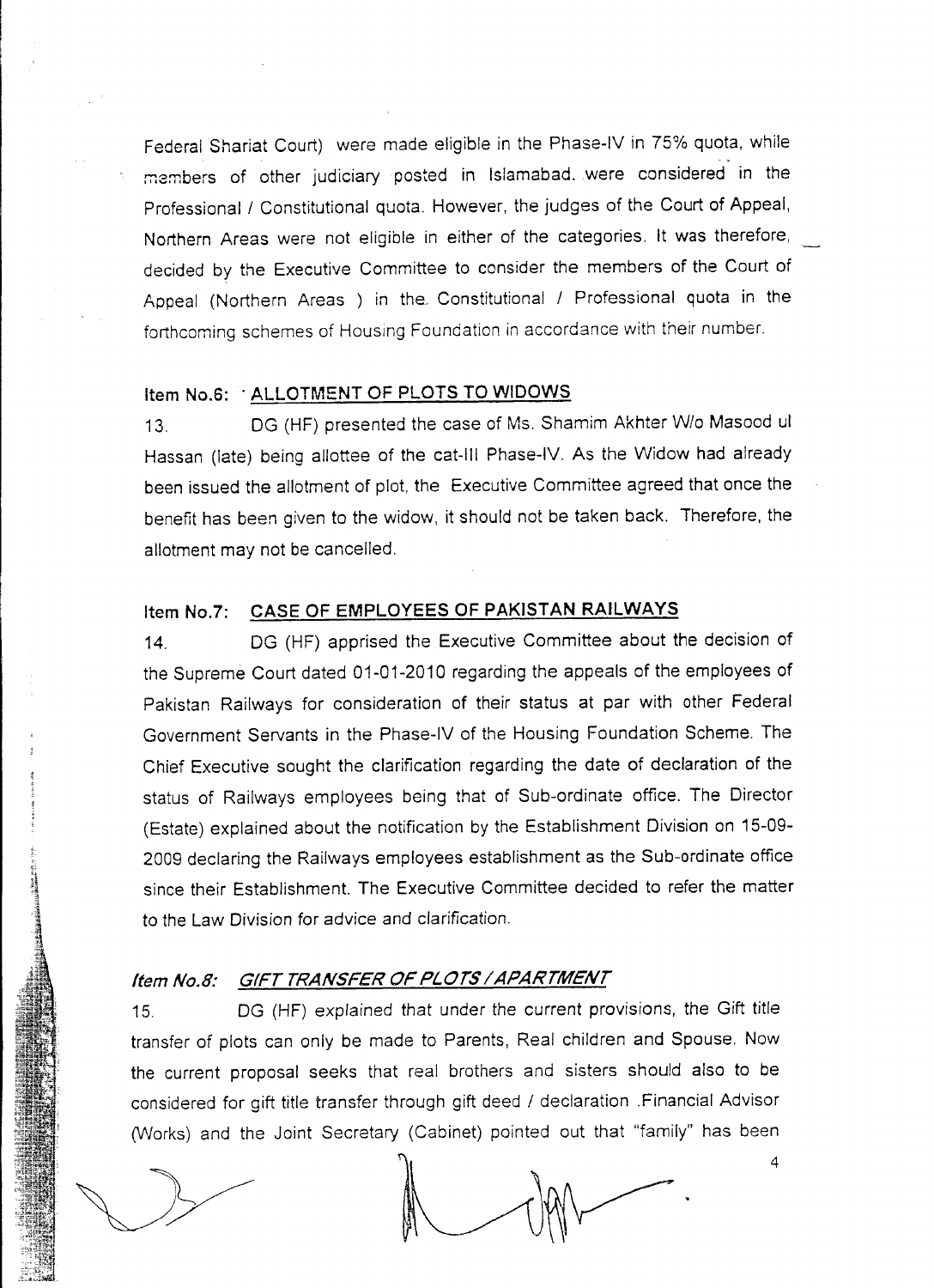defined specifically in various rules i.e. Allocation Rules, Medical / Pension Rules etc. which includes only Parents, Real children and Spouse. Therefore, the Executive Committee decided that such gift transfer of title should be restricted to the individuals covered in official definition of family i.e Parents, Real Children ....-- and Spouse.

# -~ -.- -------- -- ---- ------- --.- - --- Item 1'10.::1: ALLU IIVIt:N I vr I""LU I I V I nt: t'(t: 11t'(t:U t:IVlt"LU Tt:t:;::, Ur AUTONOMOUS BODIES

16. .DG (HF) apprised the Executive Committee that for all the future Schemes to be launched by the Housing Foundation under the Membership Drive Scheme, 10% quota has been reserved for the employees of the Autonomous bodies as approved by the Prime Minister of Pakistan. As specific quota for retired Federal Government Employees exists but such concession is not available to the employees of the Autonomous bodies. It was therefore, proposed to allocate 2% out of 10% Autonomous bodies employees quota for the retired employees of Autonomous bodies (Leaving 8% balance for serving autonomous bodies employees). The Executive Committee approved the bifurcation of the autonomous bodies 10% employees quota as 8% for serving and 2% for retired employees of autonomous bodies.

#### Item NO.10: ALLOTMENT OF PLOTS TO THE EMPLOYEE OF FGEHF *I* DEPUTATIONISTS

17. The matter was deferred by the Executive Committee.

#### Item NO.11: ALLOTMENT OF PLOTS FOR CONSTRUCTION OF MASAJID IN SECTOR G-13 & G-14/4, ISLAMABAD

18. The case for allotment of plots for Masajid construction on allocated plots in Sector G-13 & G-14/4 was placed before the Executive Committee. DG (HF) apprised that out of 12 available Masajid plots, 8 had already been allotted while for the balance 4 plots, the Masajid committee had made recommendations. The Chief Executive inquired about the past practice as well as criteria adopted for current recommendations. Some members of the

5

I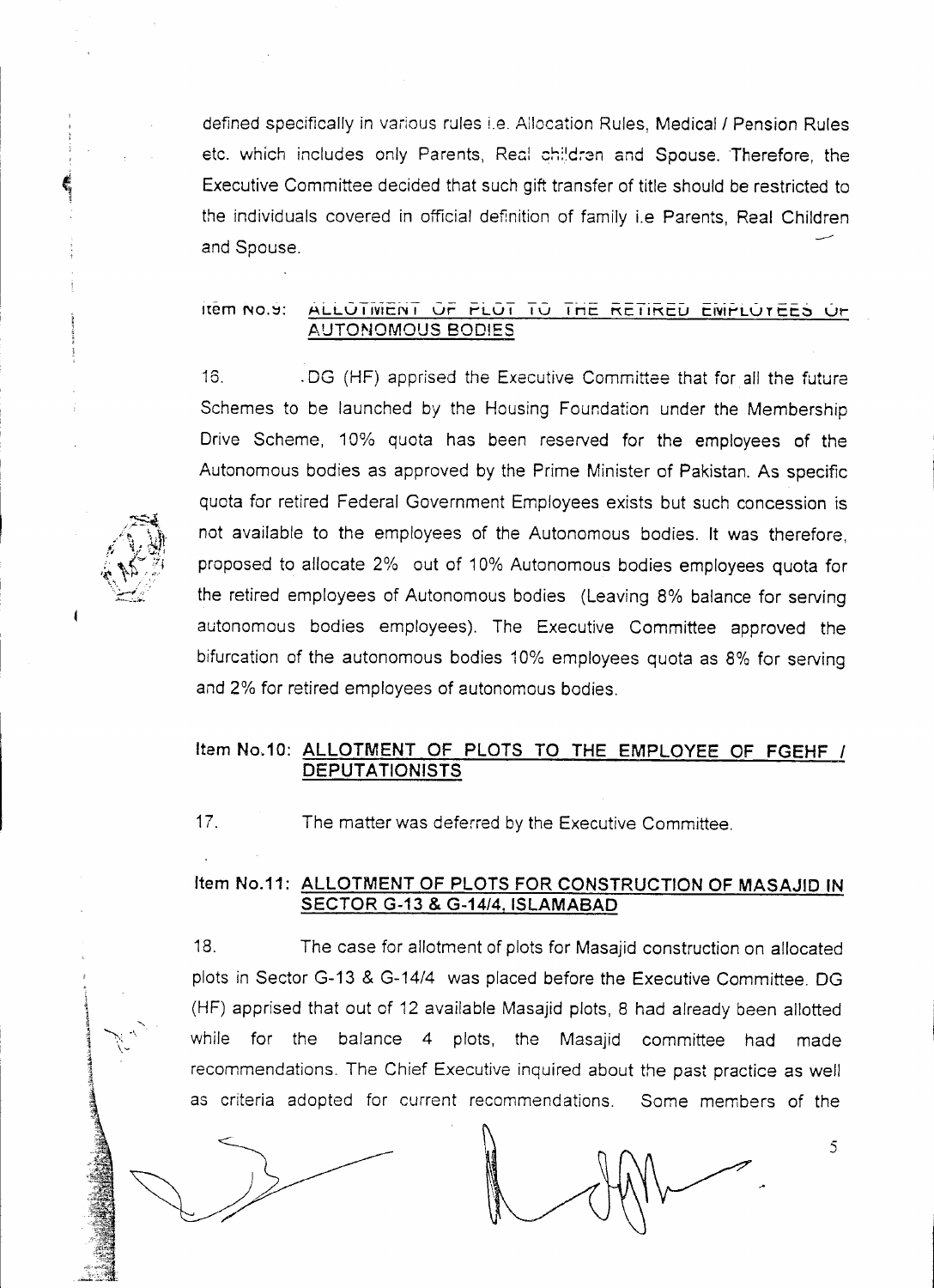Executive Committee also expressed their concern that being a religious subject, it was a sensitive matter. DG (HF) informed that in past Masajid allocation lallotment decisions were made based on the recommendations of the committee headed by District Collector, being the Director Auqaf of Islamabad, as per population religious demographic pattern. The members of the Executive Committee emphasized to involve the ICT District administration which have direct consequential links with law and order situation and peoples' religious feelings. The Chief Executive directed to obtain ICT policy and procedures in such matters and place these in subsequent Executive Committee meeting.

#### Item No.12: CASE OF MR. SHAMIM GUL DURRANI. EX-ASSISTANT DIRECTOR, FGEHF

19. The case of Mr. Shamim Gul Durrani, Ex-Assistant Director was presented before the Executive Committee. The Executive Committee acceded to the request of Mr. Shamim Gul Durrani, in view of his 14 years Federal Government regular service for allotment of Cat-III plot in Phase-IV

#### Item NO.13: CASE OF MR. HAFEEZ UR REHMAN

in the particular and

 $\cdot$   $\cdot$ *~~ ~\'1* '-{i\

\, I

> $\frac{1}{2}$ i<br>I

 $\bf{r}$ .  $\mathcal{L}$ -13

20. DG (HF) explained the case of Mr. Hafeez ur Rehman who had applied for a Cat-II plot in Phase-IV but his case did not mature based on his date of birth. Later on the Establishment Division promoted the officer in BS-20 with retrospective effect/date i.e June 2002 which placed the officer in eligible category for Cat-I plot before the Phase-IV scheme cut off date. Therefore, the Executive Committee approved the allotment of Cat-I plot to Mr. Hafeez ur Rehman in Phase-IV subject to availability of plot.

#### Item NO.14: CASE OF MR. TARIQ QASMI. DEPUTY DIRECTOR (R), *M/O* INDUSTRIES.

21. The Executive Committee did not accede to the request of Mr. Tariq Qasmi, Deputy Director, Ministry of Industries. The Executive Committee also directed to advise the applicant to apply in the forthcoming scheme of the Housing Foundation.

6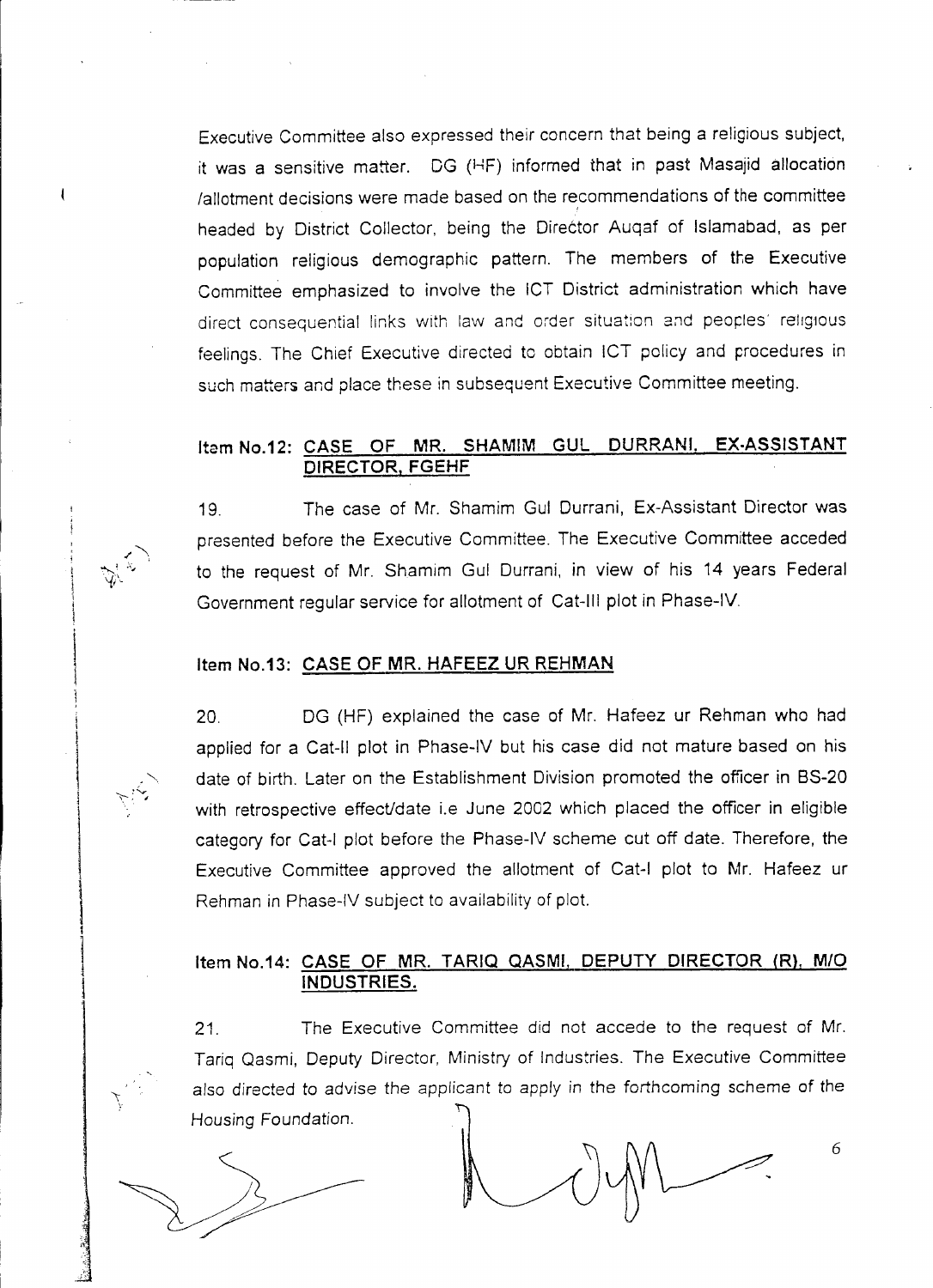## Item No.15: DISCONTINUATION OF REGISTRATION OF REAL ESTATE AGENTS WITH FGEHF

22. The Executive Committee approved the proposal for discontinuation of registration of Real Estate agents with the Federal Government Employees Housing Foundation to promote /facilitate the open competition for its clients.

# Item No.16: AUDITED ACCOUNTS OF THE FGE HOUSING FOUNDATION FOR THE PERIOD 2002-03 TO 2005-06 (FOUR YEARS)

..-

23. The Chief Operating Officer presented before the Executive Committee Audited Accounts of the Federal Government Employees Housing Foundation for the period from 2002-03 to 2005-06 (Four Years). He explained that owing to some procedural and attitude problems the progress and interest towards preparation and Audit of Accounts was lacking. However the present team took the initiative and challenge and has successfully completed the task till financial year ending June 2006. The annual report in this year presented by the *Mis* S.M Sohail & Co, was, therefore, presented before the Executive Committee for approval for presentation in the AGM for approval, for which at least 21 days notice is mandatory as per Companies Ordinance 1984. The Executive *Committee /* Board of Directors approved the presented proposal as per Item for placement of Audited Accounts from 2002-03 to 2005-06 before the AGM after issuance of 21 days mandatory notice.

# Item No.17: IMPLEMENTATION STATUS OF THE MINUTES OF 109TH EXECUTIVE COMMITTEE *<sup>f</sup>* BOARD OF DIRECTORS MEETING

24. The Chief Operating Officer apprised the Executive Committee regarding *implementation* status of *the* Executive *Committee* decisions taken *in the* 109 th *meeting.* He also addressed *several* queries raised by *the* members of the Executive Committee. The Executive Committee expressed its satisfaction over the implementation pace.

7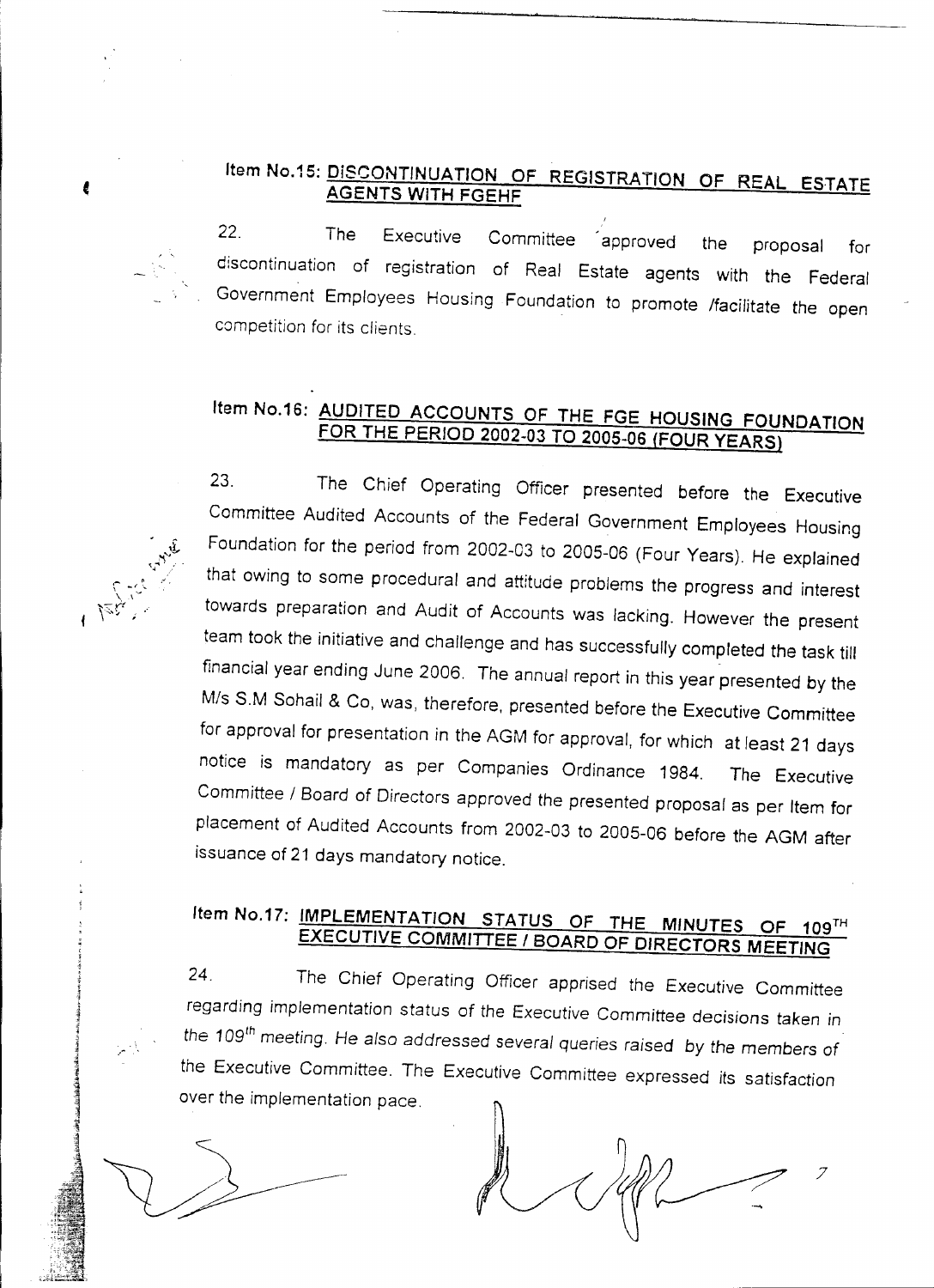#### Additional Agenda Item: DEFAULTERS OF REGI SCHEME PESHAWAR LALMA TOWNSHIP

25. Director (Estate), Housing Foundation presented before the Executive Committee the case of defaulters of Regi Lalma Township, Peshawar. He explained that Housing Foundation has paid the full dues of the plots allotted to the Federal Government servants in the PDA Regi Laima Township while Housing Foundation is not receiving the due amount from the allottees. He was of the opinion to cancel the allotments of defaulters. In response to the query by the Chief Executive, he told that plots in the subject scheme are yet to be developed and handed over. The Chief Executive directed the Director (Finance) to work out complete details of the amounts paid to the PDA and the amounts actually due from the defaulting allottees. He also advised to pursue the case for accelerated development with PDA and issue notices for payment to defaulters giving them reasonable time. D.G.(HF) may visit Peshawar to meet PDA in this regard.

~..

*;" .. 1 •*

*\ i~\J"*

26. The meeting ended with a vote of thanks to and from the chair.

ال<br>إيرانيا  $\overline{\phantom{a}}$ 

8